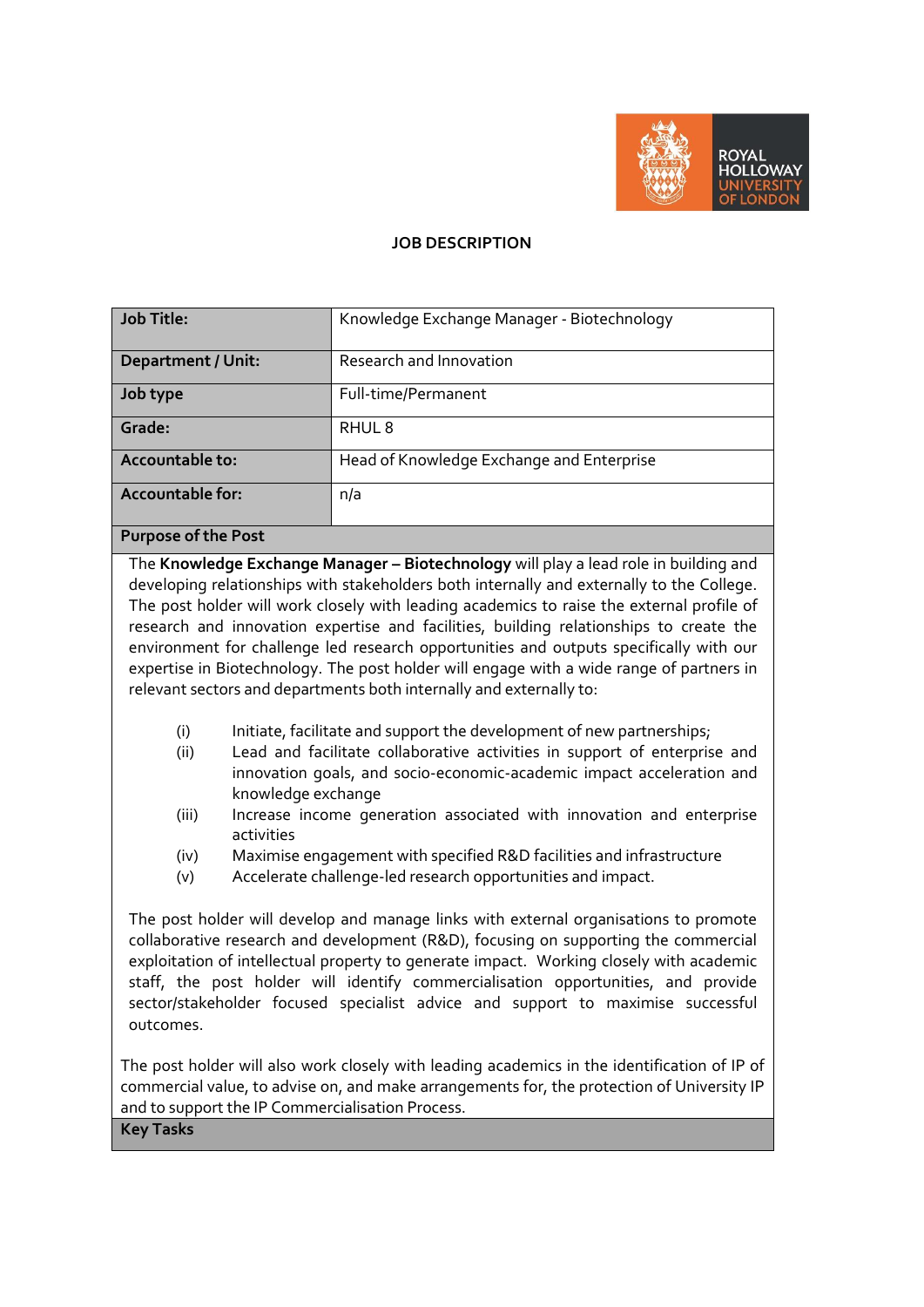Lead and develop links with key external organisations in target and priority sector(s) and promote the expertise of relevant academics and research groups/Departments and Schools to develop opportunities for innovation and impact. The post holder will support a targeted portfolio aligned with College Challenge-led Research Themes – specifically but not exclusively 'Living Sustainably', and help to grow innovation and impact through the provision of specialist advice and guidance, and leadership of agreed initiatives to secure knowledge exchange.

Identify, develop and deliver strategic impact acceleration opportunities (engagement, schemes, activities, events and use of facilities) based on Royal Holloway's research and enterprise strategies, promoting and enriching contacts between researchers and external organisations to develop new and innovative partnerships that will deliver high quality impact from excellent research.

To develop expertise in targeted sector(s) and support Royal Holloway's academics by providing specialist insights into the needs and priorities of those sectors to help inform and focus partnership development, knowledge exchange, and innovation activities.

As a stakeholder engagement, knowledge exchange and innovation specialist, work with (i) academic staff across the College (in areas aligned with target sector/s); (ii), College senior management; (iii) within the Knowledge Exchange and Enterprise team. Working closely with these colleagues, provide specialist advance and guidance to help devise and monitor strategies for knowledge exchange and impact acceleration, demonstrating an innovative and entrepreneurial attitude and championing new and agile ways of working.

Identify opportunities for new innovation, knowledge exchange and impact generation activities, and maximising opportunities under targeted innovation/impact related funding streams. Work closely with relevant PIs to provide specialist advice, guidance and insight to help maximise income and impact generation.

The post holder will support an existing targeted technology transfer portfolio and help to grow activity through the provision of specialist advice and guidance, and leadership of agreed initiatives.

Work closely with leading academics in the identification of IP of commercial value, to advise on, and make arrangements for, the protection of University IP and to support the IP Commercialisation Process. Play an active role in RHUL's commercial partnering panel where any existing or now commercial partnership and IP strategy are periodically evaluated

Working closely with the Research Contracts Team, provide support for the set-up of relevant contracts, to ensure appropriate IP and/or contracts are secured for Knowledge Exchange activities, providing advice and insights on any commercial arrangements and supporting relationships with external partner(s) when appropriate. Taking a lead role in securing and maintaining productive relationships with commercial partners and stakeholders in support of technology transfer and knowledge exchange activities.

Ensuring academic staff in the Departments are aware of potential funding opportunities to support innovation, knowledge exchange and impact acceleration activities in agreed role specific target areas. This will include, but is not limited to, UK Research and Innovation (UKRI) impact related and follow-on funding. Provide specialist advice for such proposals, including support and input for the development of high quality commercial, impact and business plans.

Any other such duties as may be assigned by their line manager that are commensurate with the grade of the post.

**Other Duties**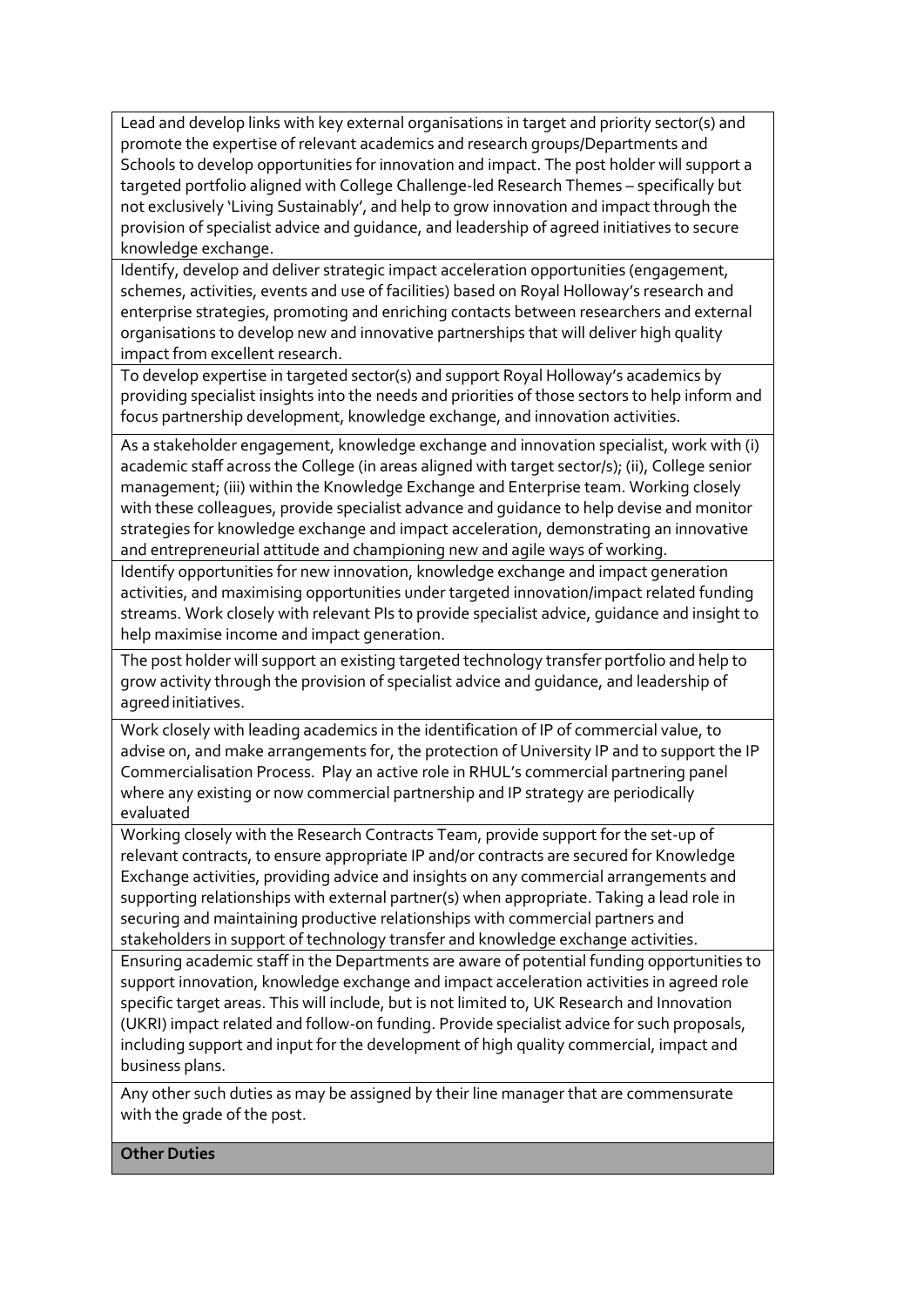The duties listed are not exhaustive and may be varied from time to time as dictated by the changing needs of the College. The post holder will be expected to undertake other duties as appropriate and as requested by his/her manager.

The post holder may be required to work at any of the locations at which the business of Royal Holloway is conducted.

**Internal and external relationships**

The following list is not exhaustive but the post holder will be required to liaise with: Academic colleagues, and R&I within RHUL, and externally with a range of new and existing industry partners, from Micro, to SME, to Corporate sized organisation, both within the UK and as required across the world, including opening up new conversations.

## **PERSON SPECIFICATION**

Details on the qualifications, experience, skills, knowledge and abilities that are needed to fulfil this role are set out below.

## **Job Title: Knowledge Exchange Manager - Biotechnology**

**Department: Research and Innovation** 

|                                                                                                                                                                                                                                     | <b>Essential</b> | <b>Desirable</b> | <b>Tested by</b><br>Application<br>Form/Interview/Test |
|-------------------------------------------------------------------------------------------------------------------------------------------------------------------------------------------------------------------------------------|------------------|------------------|--------------------------------------------------------|
| Knowledge, Education, Qualifications and<br><b>Training</b>                                                                                                                                                                         |                  |                  |                                                        |
| Significant experience of delivering successful<br>partnerships and relationships to generate<br>income, R&D and innovation in the<br>Biotechnology fields                                                                          | X                |                  | <b>Application Form</b>                                |
| A postgraduate level degree in a related field.                                                                                                                                                                                     |                  | X                | <b>Application Form</b>                                |
| <b>Skills and Abilities</b>                                                                                                                                                                                                         |                  |                  |                                                        |
| Previous participation as a manager in<br>collaborative research projects between<br>universities and the private sector                                                                                                            | X                |                  | <b>Application Form</b>                                |
| Ability to initiate and maintain formal and<br>informal networks both within the College and<br>externally with senior management from<br>commercial, regional development agencies,<br>governmental and third sector organisations | X                |                  | Application Form and<br>Interview                      |
| Project planning and management skills, the<br>ability to prioritise work and meet challenging<br>deadlines delivering projects on time and to<br>budget                                                                            | X                |                  | Application Form and<br>Interview                      |